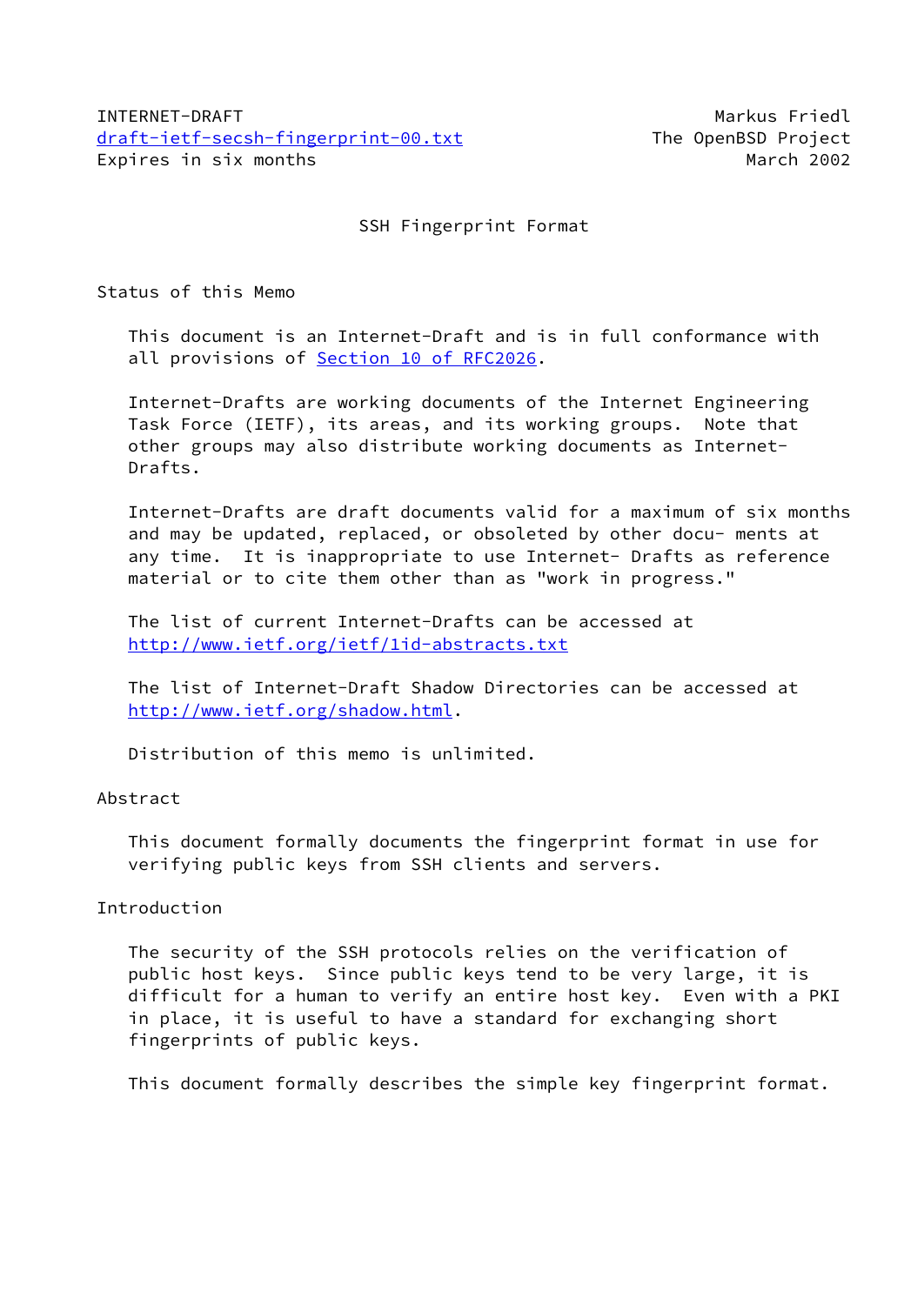# INTERNET-DRAFT 3000 and the state of the state of the state of the state of the state of the state of the state of the state of the state of the state of the state of the state of the state of the state of the state of the

## Fingerprint Format

 The fingerprint of a public key consists of the output of the MD5 message-digest algorithm  $[RFC-1321]$  $[RFC-1321]$ . The input to the algorithm is the public key blob as described in [\[SSH-TRANS](#page-1-0)]. The output of the algorithm is presented to the user as a sequence of 16 octets printed as hexadecimal with lowercase letters and separated by colons.

For example: "c1:b1:30:29:d7:b8:de:6c:97:77:10:d7:46:41:63:87"

## References

<span id="page-1-0"></span> [SSH-TRANS] Ylonen, T., et al: "SSH Transport Layer Protocol", Internet Draft, [draft-secsh-transport-14.txt](https://datatracker.ietf.org/doc/pdf/draft-secsh-transport-14.txt)

[RFC-1321] R. Rivest: "The MD5 Message-Digest Algorithm", April 1992.

 [RFC-2026] S. Bradner: "The Internet Standards Process -- Revision 3", October 1996.

Author's Address:

 Markus Friedl markus@openbsd.org Munich, Germany